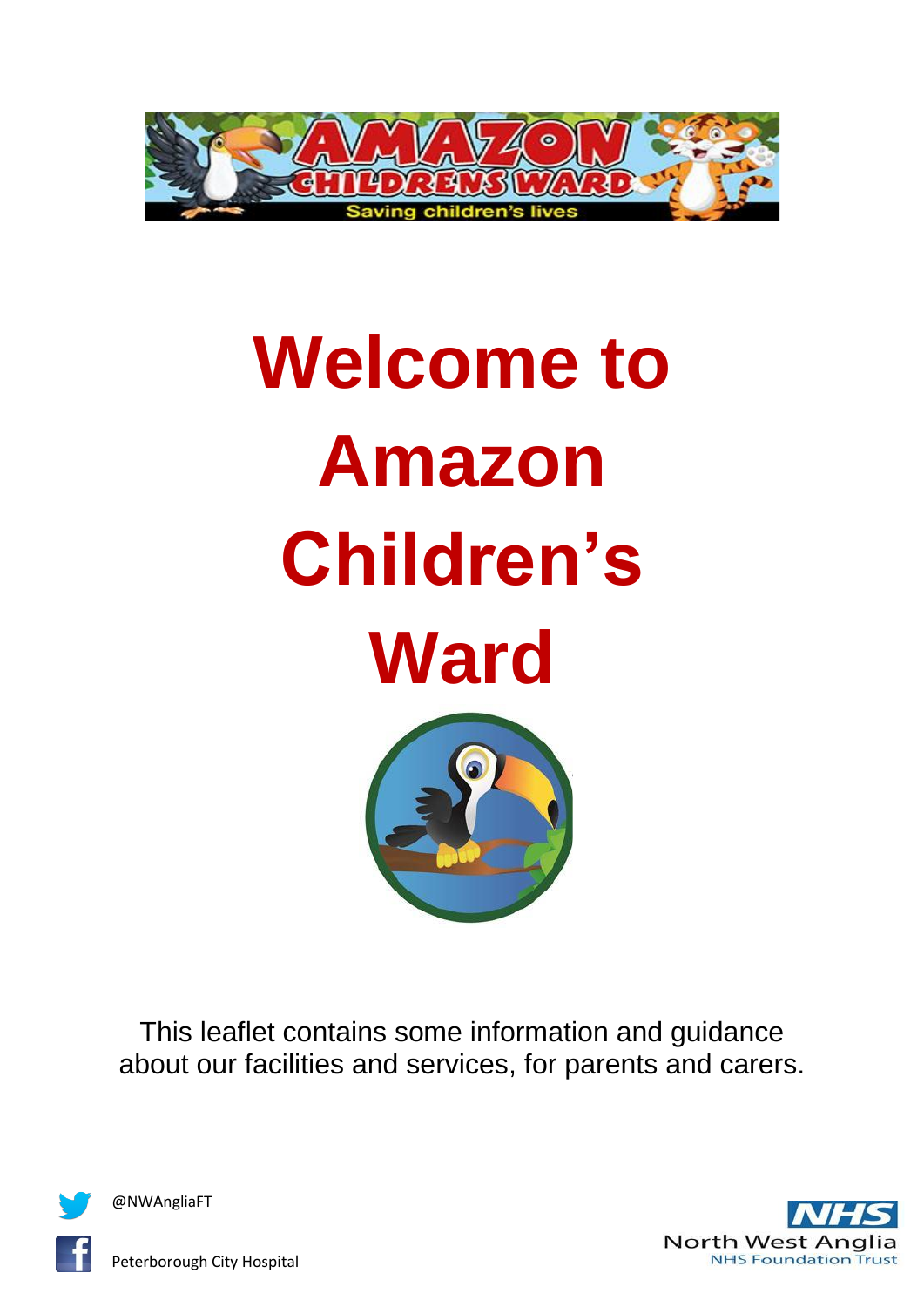## Welcome

Welcome to Amazon Ward. Any admission to hospital is a worrying time, especially if your child is unwell or about to have surgery.

This booklet will hopefully help to answer any questions you may have. However if you need any further information, or are worried about any aspect of your child's care, please ask a member of staff for their help.

We on Amazon Ward endeavour to provide the best possible care to you and your child and pride ourselves on maintaining high standards of care at all times.



#### Our Values



We are actively respectful



work positively together



We seek to improve and develop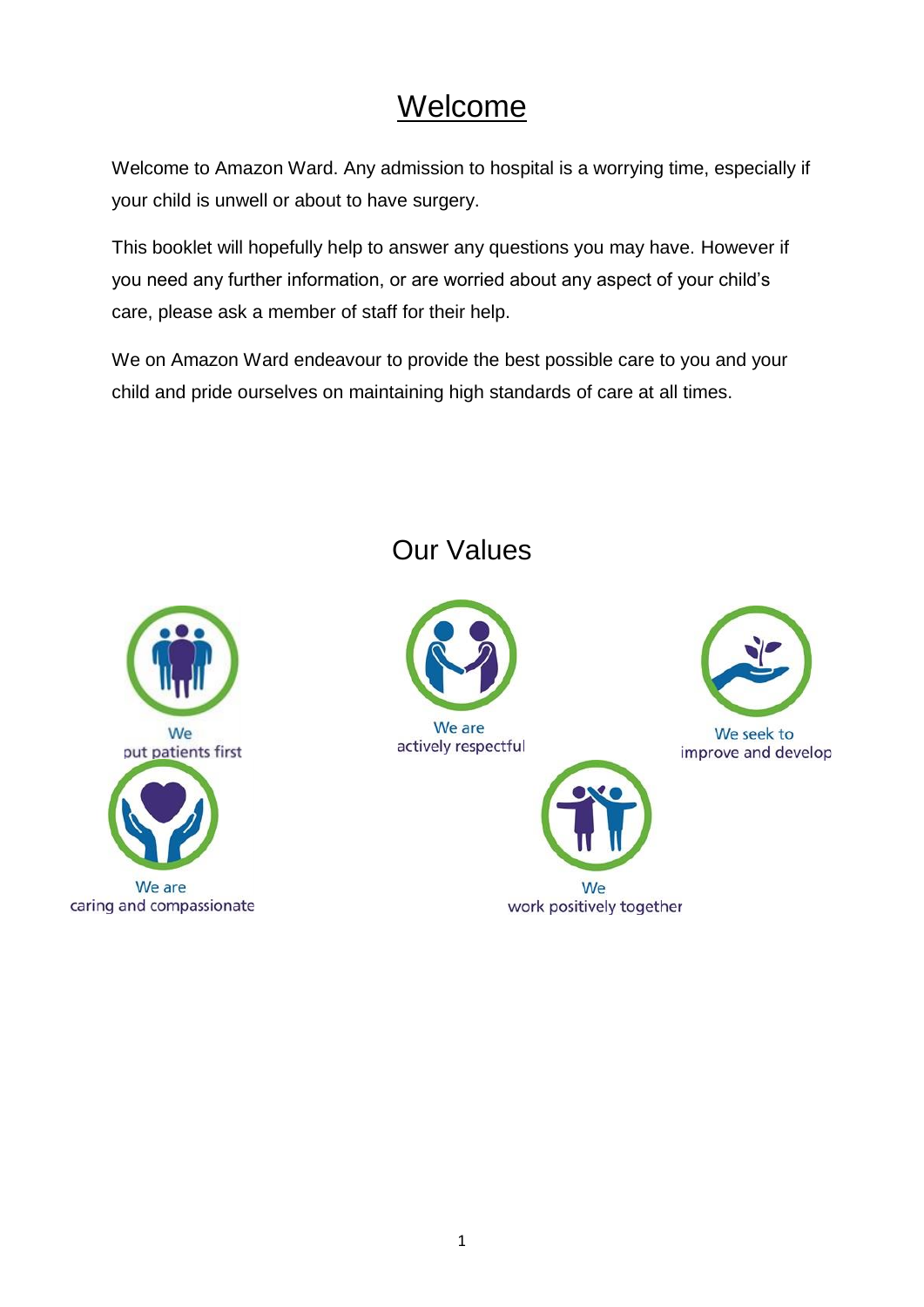

On Amazon Ward we aim to keep all infections to a minimum. The single most effective way to prevent the spread of infection and for your own protection is thorough hand washing with soap and water. Alcohol gel dispensers are located around the ward, please apply the alcohol gel when entering and leaving the ward and when moving between different areas and playrooms. To assist us in keeping infections minimal we ask that if you have norovirus, any tummy bug, cough or cold to please **do not** visit patients in the hospital.



#### **Fire Procedures**.

The hospital and grounds are checked regularly in relation to fire precautions and arrangements for evacuation, should the needs arise. The fire alarm is tested every Tuesday morning at 9am. At all other times please follow the instructions of hospital staff. If you suspect there is a fire the emergency phone number is 2222

#### **Smoke Free environment**

This is a smoke-free hospital. Please do not smoke or vape in our buildings, car parks or within 15 metres of our boundaries. If you must smoke the closest smoking shelter is located between the Emergency Department and the Women's and Children's entrance. Please ensure you use the shelter and do not stand beneath or outside of windows to smoke.



# **Valuables**

The North West Anglia NHS Foundation Trust does not accept responsibility for any cash, valuables or any other personal property which is not handed in for safe keeping and a receipt obtained. This includes any personal property left in the care of your child while you are absent from the bed space.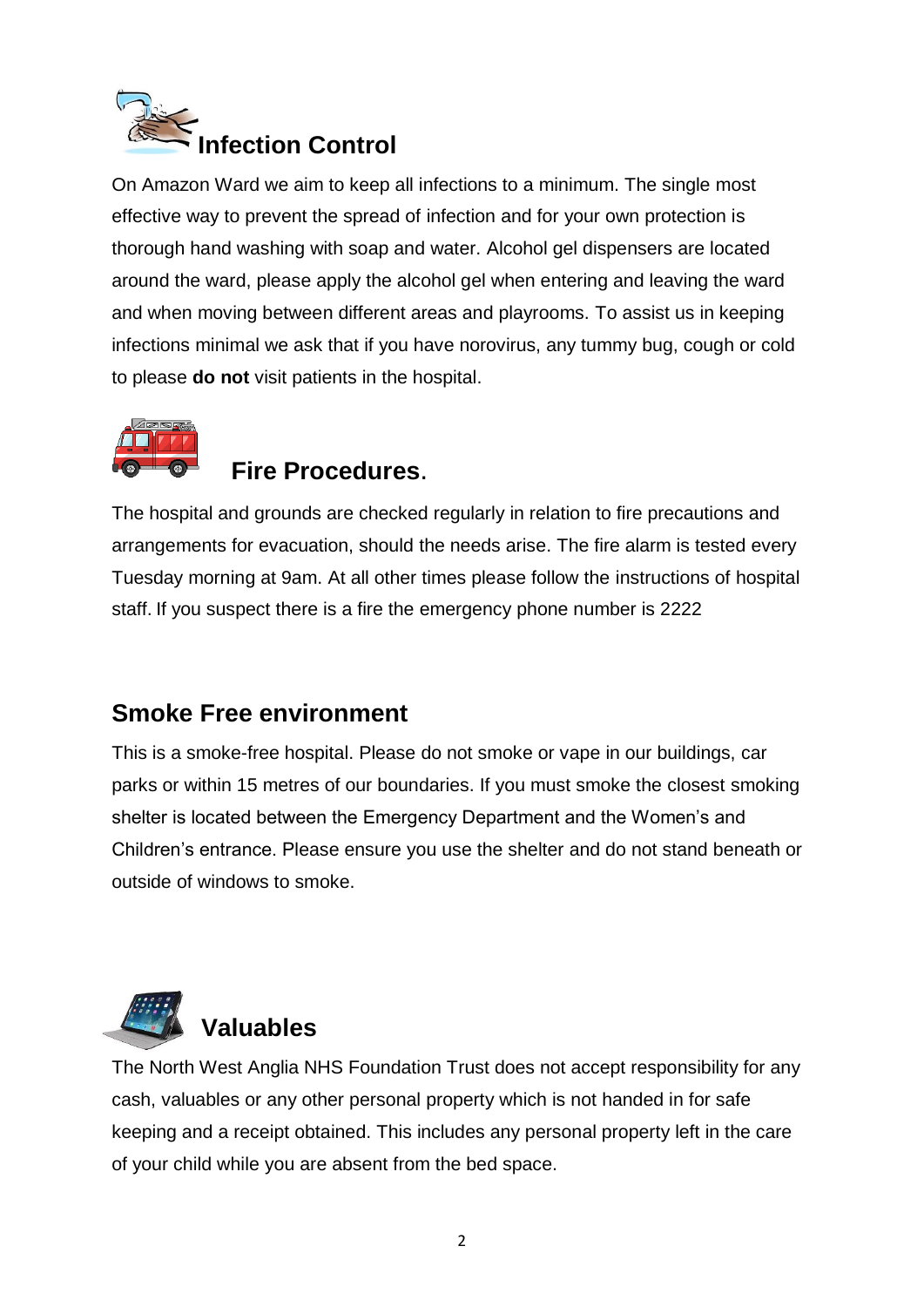

There is ample parking at the hospital. Car park D is the closest to the ward. Disabled parking, family parking and bike racks are also available. For inpatients, concessions are available so please speak to your nurse prior to leaving the ward.

Stagecoach offer two bus services from Queensgate Peterborough to the hospital.. Full timetables are available near the main entrance. Note: On a Monday to Friday buses will not serve the stop near the main building between 07.16 and 08.46 or between 16.16 and 17.36. Buses scheduled at these times will only serve the stop near Bretton Gate (by the roundabout just inside the hospital area, near car park A)

#### **Ward Access**

The main entrance to the ward is located in the Women's and Children's area of the hospital. The ward is locked at all times, to gain access please press the buzzer at the entrance and wait in front of the camera to be allowed in. This will happen each time you enter the ward and is a vital security measure. Upon entering the ward please report to the reception desk.

**Please do not let anyone else in with you if you do not know who they are and if they are not wearing a hospital identity badge.**

#### **Emergency Admissions**

When your child is admitted unexpectedly, it is an extremely upsetting and stressful time. Our main priority is to assess and treat your child as quickly as possible. Your child will be seen according to their condition and clinical needs. The staff will explain everything that is happening and keep you updated. Once a plan for your child has been established, your nurse will show you around the ward. We have a small supply of nappies, milk and basic toiletries for your child if you are admitted urgently, but please bring these from home at the earliest opportunity.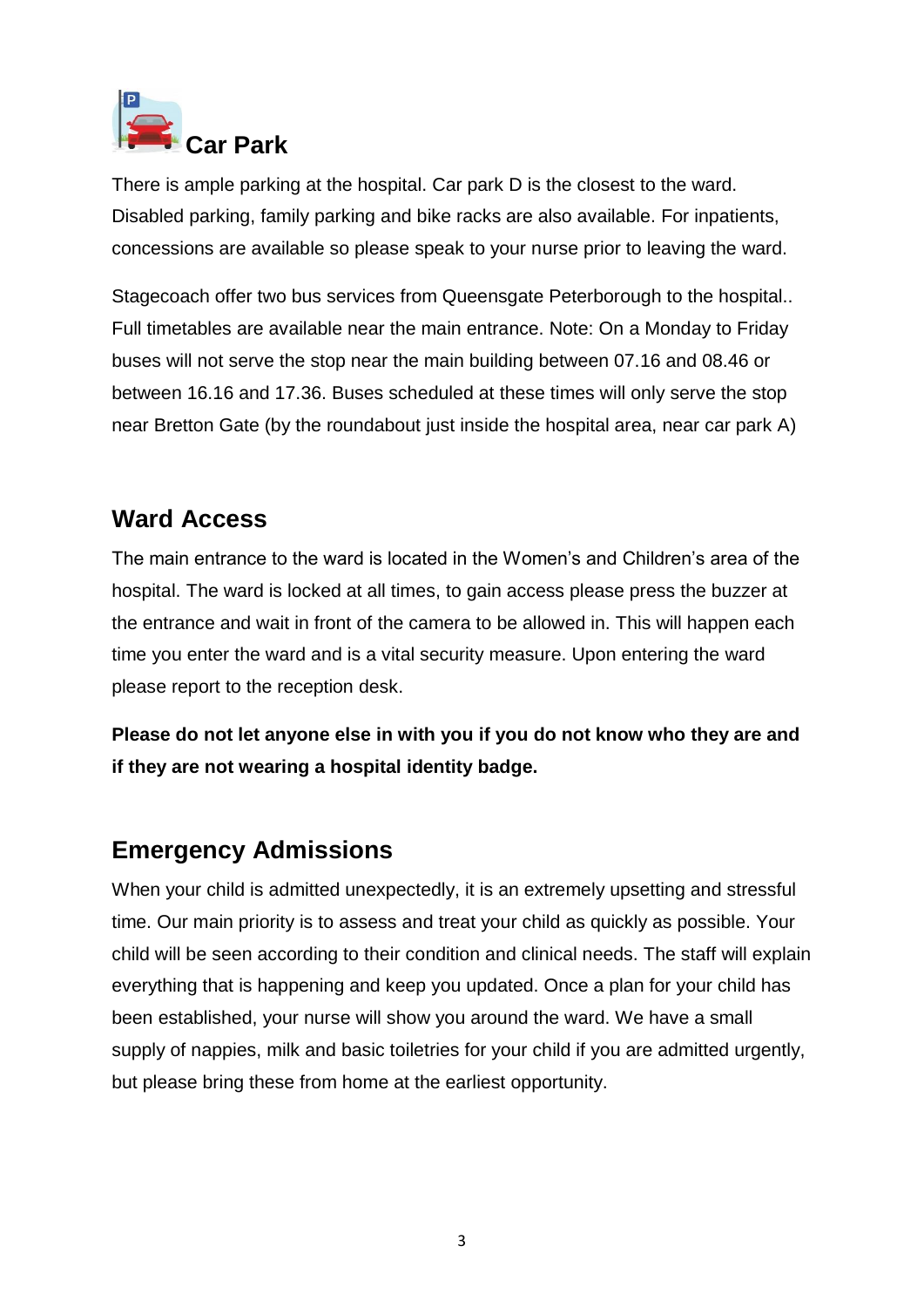#### **Isolation**

Unfortunately there may be times when your child is placed in isolation, whether it be for their own protection from infection or due to having an infection that could be passed on to other patients. For infectious illnesses, a yellow sign will be placed on your door and your child's nurse will wear protective clothing when entering the room, to reduce the risk of infection to others. If your child is placed in isolation can we ask that your child remain in their room until they have been medically cleared by their doctor or nurse. A member of the play team will visit you during the day to offer suitable activities and resources. Your visitors should wash their hands on entering and leaving the room.



### **Medication and pain relief**

Please ensure that you hand in any regular medication that your child takes, so that the doctor can assess them, and so that they can be stored safely.

If you have any personal medication with you (contraceptive pill, paracetamol etc.) then please keep this stored away safely, or you can ask a member of the nursing team to lock it away safely for you.

#### **Going to theatre**

If your child is admitted for an operation a member of the Play Team should be available, on admission, to talk you and your child through the process of what to expect before and while in the anaesthetic room. You and/or the nurse or the member of the Play Team will remain with your child until they fall asleep. We understand that it can be upsetting and you may wish not to go in with your child, if so please discuss this with your nurse before leaving for theatre.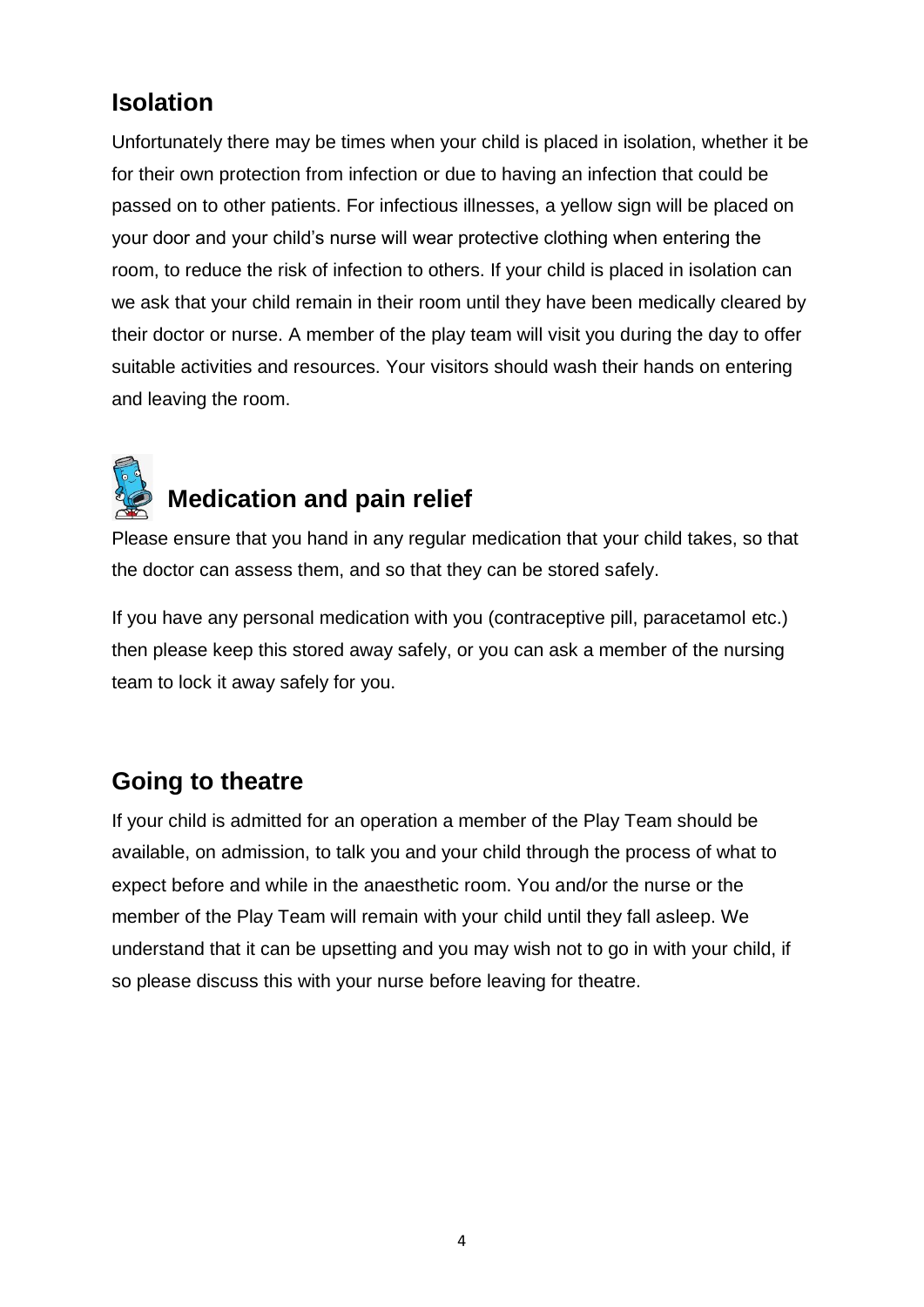

# **Visiting, accommodation and Co-sleeping**

All families are welcome on ward and we actively encourage that children have a familiar face to remain with them during their stay. Our facilities allow for one adult to remain with a child at any one time, unless it is an exceptional circumstance. We will provide a bed and bedding beside your child for your overnight stay. Toilets and shower facilities are available on the ward, if you are in need of toiletries please speak to your child's nurse.

We as a ward do not encourage co-sleeping. Although this may be a parent's preference we would not encourage this. It is always best to put your child in their own safe sleep space. Co-sleeping with your child may increase the risk of them falling out of bed or getting trapped between the mattress and the bed rails.

We do understand if you have other commitments and cannot remain with your child, please be rest assured they will be taken care of by the ward staff and you will be updated accordingly. If you need to leave the ward please do tell us so that we can reassure your child if they become upset in your absence. Some of our beds have camera facilities that may be used in such circumstances. The camera can be controlled by yourself or by the nurse in charge of your child's care, please ask them to show you how to operate it and notify them when you have turned it on.

We operate open visiting hours between 8am until 8pm every day, there are no restrictions on who is allowed to visit however visiting children are the responsibility of the parents/carer and should be supervised by an adult at all times.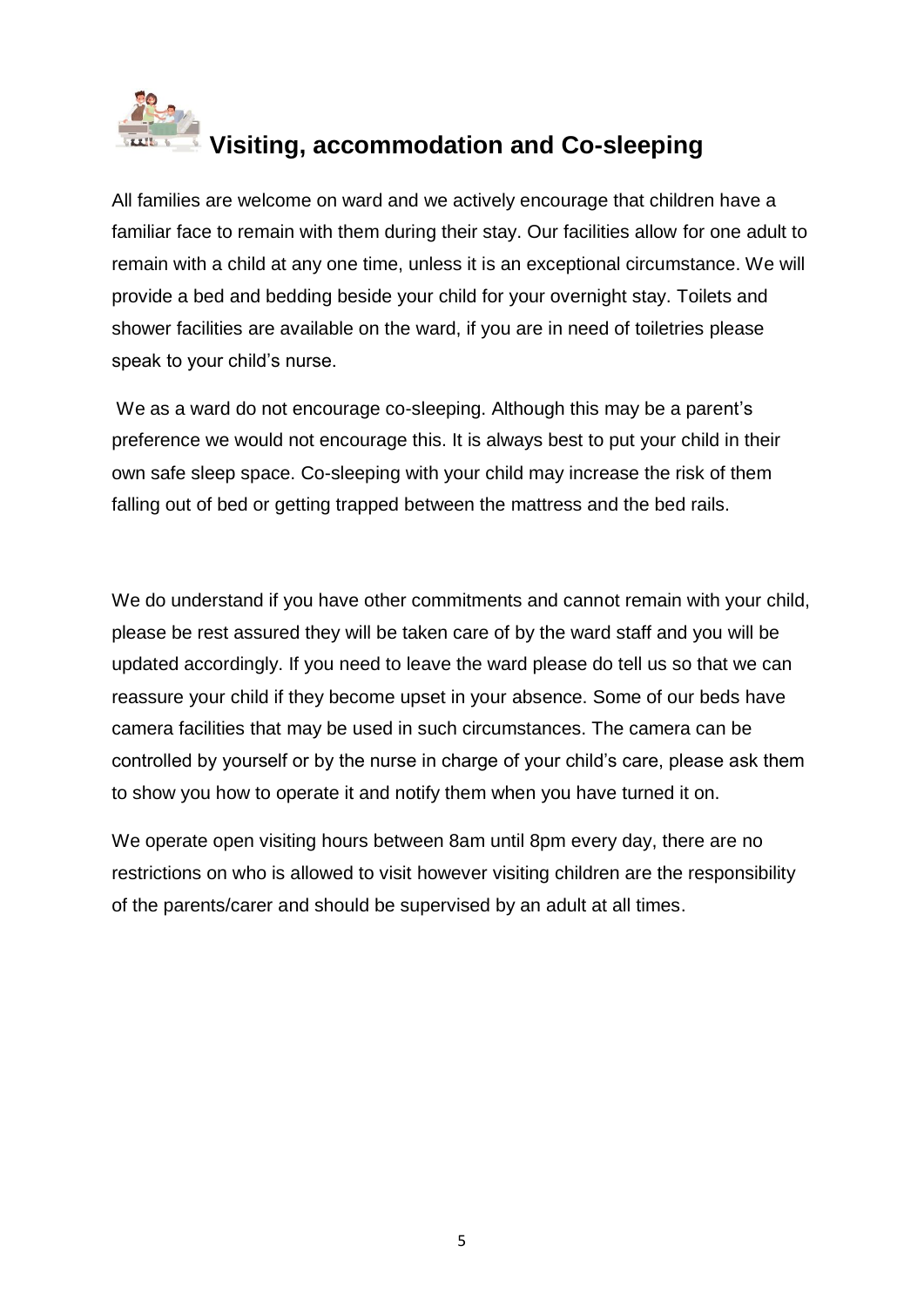

We will supply all food and drink for your child during their stay on the ward, however you are welcome to bring in food from home. Please ensure that you label any food items with your child's bed number and if required place in the fridge in the parent's kitchen. The ward hostess will be happy to deliver your child's main meals on a tray to their bed space and you will also be offered a menu to select their next meal from. If your child has any dietary requirements then please make the nursing staff and hostess aware. Breakfast is served between 7.45am-9.30am, lunch between 12.00- 13.15pm and dinner from 17.00pm-18.00pm.



Unfortunately we cannot provide meals for parents/carers unless you are a breastfeeding mother. There is a parent/carers kitchen on the ward which is open at all time. The kitchen has a supply of tea, coffee and a variety of snacks which is funded by local charities, however any donations are welcome. There is also a microwave and fridge which you are able to use. If you are transporting hot drinks to your bed space can we ask that, for health and safety purposes, you do so using the blue trays provided and please be mindful of placing hot drinks in reach of your child.

We support breastfeeding mums and will do everything we can to help you continue breastfeeding whilst your child is unwell. We will supply meals and drinks to breastfeeding mums, please order off the menu in the usual way. Breast pumps are available and we have facilities for storing breast milk, please speak to your nurse if you need this facility. Please bring your own supply of baby milk however the ward also stocks a selection of baby milk for emergency use.

We have a variety of shops, and places to eat available around the hospital. Our restaurant 'The Spice of Life' is situated on Level 1 in the main hospital and is open daily from 7.30am-8pm. Further information regarding places to eat can be found displayed on the ward. There are also cashpoints and vending machines in both the Main Atrium and the Women's and Children's entrance.

6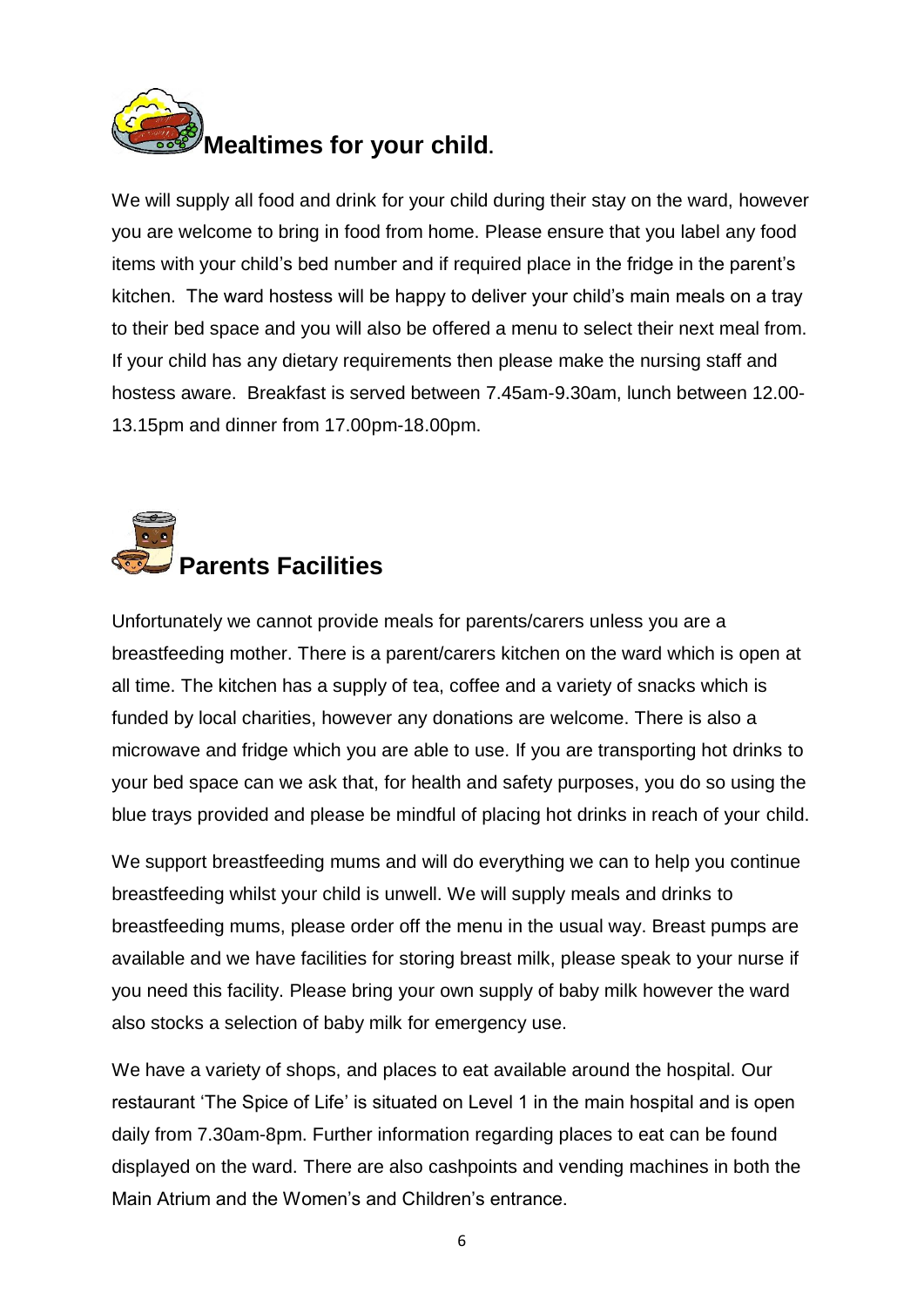

On admission you will be allocated a nurse who will be responsible for all aspect of your child's care from taking observations to administering your child's medication. Your nurse will come and see your child at regular intervals, the frequency will depend on the specific needs of your child at that time, however, if you require a member of staff between these times there is a buzzer for you to alert staff on the handset by your child's bed. There is also an emergency buzzer (red triangle) on the wall, if you are worried something is seriously wrong. At the start of each shift change, the nurse assigned to caring for your child will introduce themselves to you and their name placed on the board beside your child's bed.

There is a dedicated team of children's doctors (paediatricians) on the ward, or nearby, at all times. If your child is a medical patient then the doctors, led by a consultant, will do a ward round each morning. If your child is under a different team such as surgical or orthopaedics, then your nurse will be able to tell you when a specialist doctor is due on the ward. If you feel your child needs to see a doctor at any other time please ask your nurse and they will make the request on your behalf.

Play is an essential part of therapeutic care for all children in hospital and we are lucky to have a dedicated play team to help your child through their time in hospital. The Play Team is made up of a group of qualified specialists and assistants who will initiate play to distract your child during their stay in hospital, and also in preparation for various procedures. They are trained to explain medical procedures in a way that is suitable for your child's level of understanding and stage of development. The team offers various activities both in the playrooms and at the bedside to enable your child to have as normal a daily timetable as possible throughout their stay.

7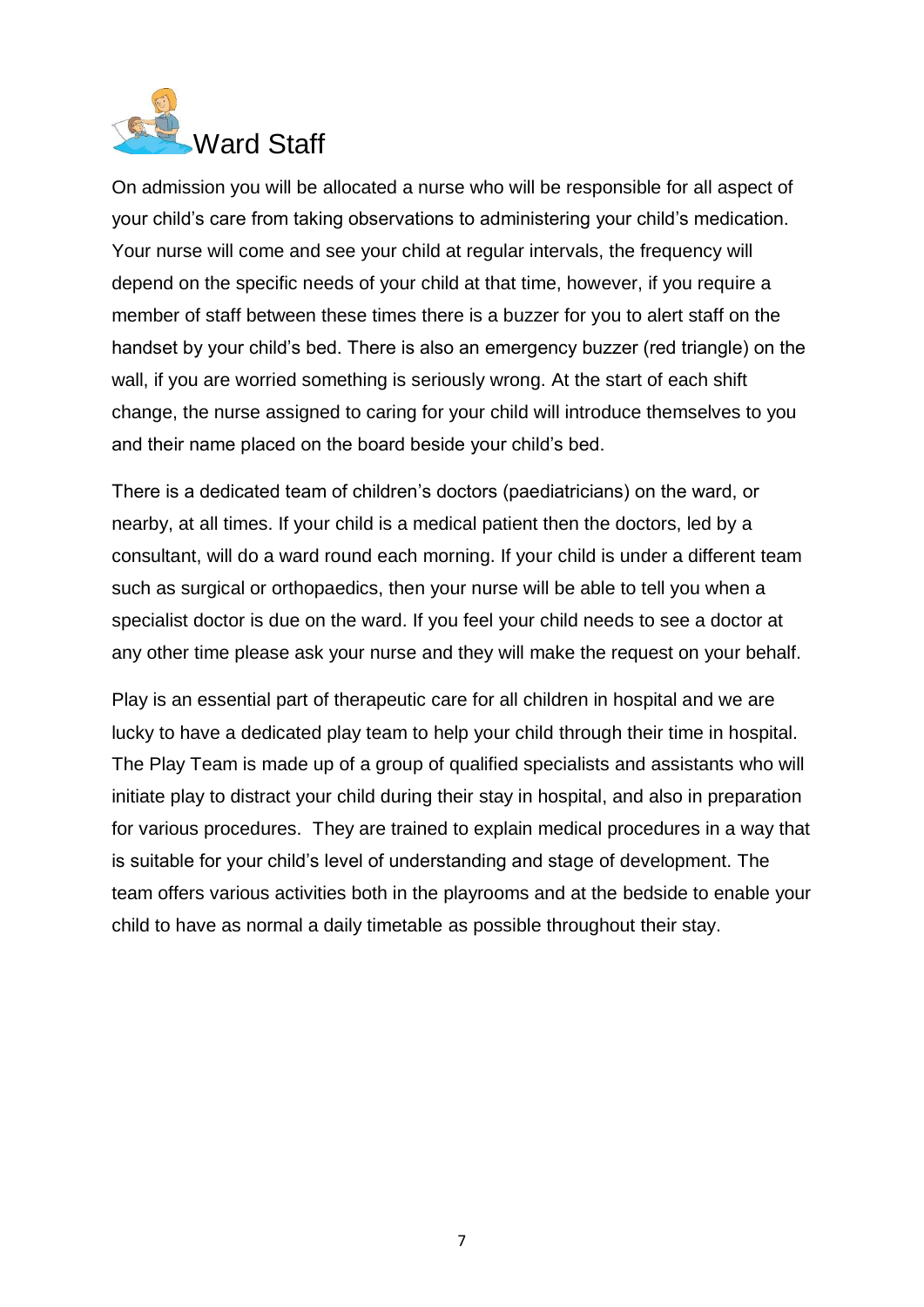

#### **Play Facilities**

On ward there are several playrooms, a sensory room, soft-play room, activities room and also a den for children aged 11 and over. The playrooms are open between the hours of 7.30am-5.30pm daily however the main play area and activities room remain open and accessible at all times. For access to portable DVD players, Nintendo DS, DVD's or Xbox and Playstation games and controllers please see a member of the play team. All toys, activities and play equipment are paid for with donations, please leave the toys, games and DVD's for others to enjoy. We also have an outside area which is accessible through the activity room. We do insist that children are supervised by an adult at all times this is inclusive of patients, siblings and any other visitors.



Mobile phones are permitted on Amazon Ward; however we do ask that you use them with consideration to others, we suggest they are switched to silent or vibrate so as not to disturb other patients. On occasions you may be ask to refrain from using your mobile (or other communication device) if you are in close proximity to sensitive medical equipment. To connect to the Wi-Fi you need to create an account with 'NHS WiFi' please follow the instructions on your device to do this.

Useful numbers: Main Hospital Switchboard: 01733 678000 Direct number for Ward : 01733 678401 Patient Advice & Liaison Service (PALS): 01733 673405

#### **Information Leaflets**

There are a number of information leaflets around the ward that can be of help to you with your child's illness and subsequent care, the main rack is just along from the sensory room. If you cannot find the information you are looking for please speak to your child's nurse and they will be only too happy to find the information for you.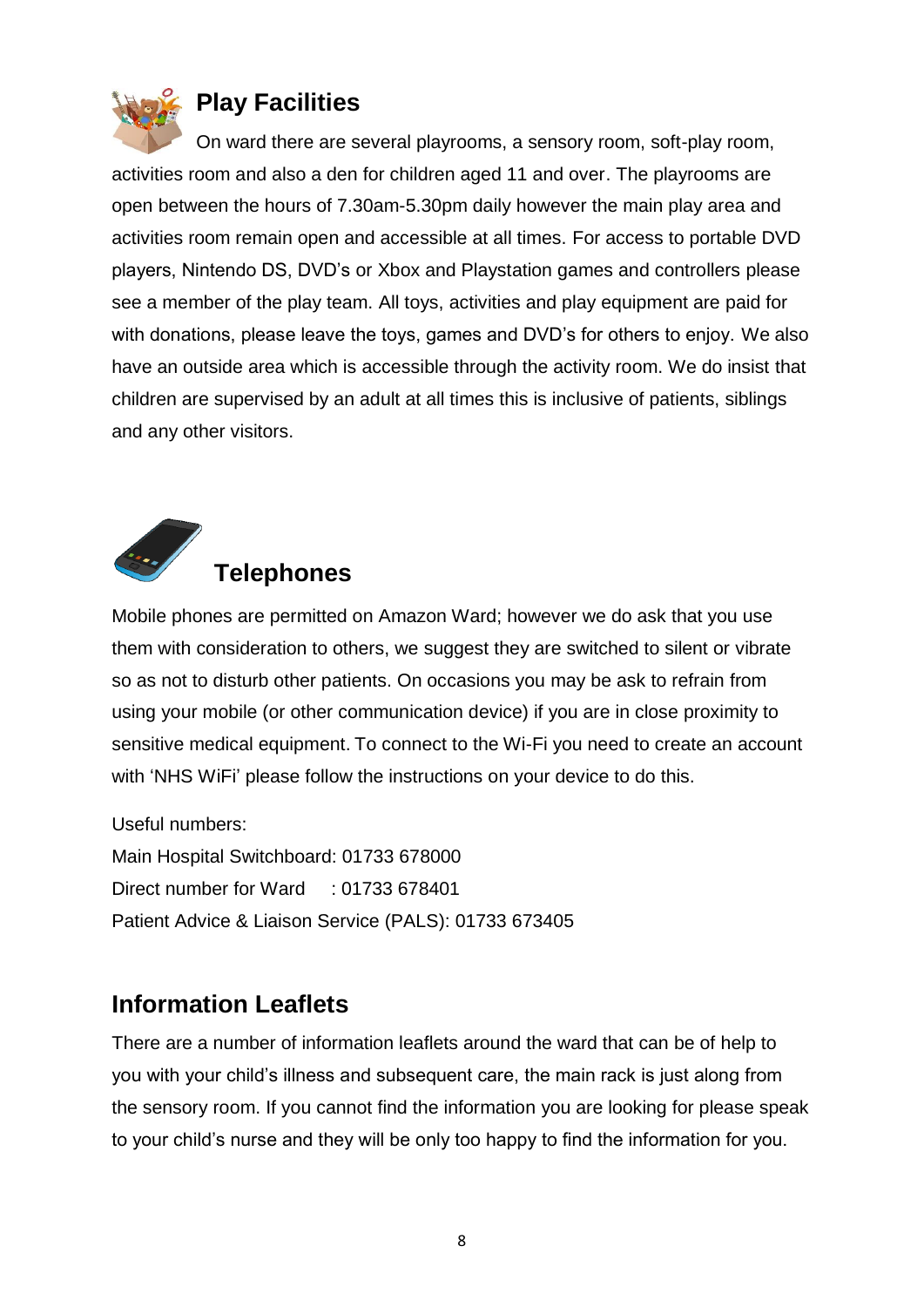#### **Violence and Aggression**

The hospital operates a 'zero tolerance' policy in relation to abuse, violence and aggression against any member of staff, whether verbal or physical. Security officers will be called and will take the necessary action if required. Should you have a grievance whilst on the ward, please speak to a member of staff or ask about the complaints procedure

#### **Complaints**

We always endeavour to provide the very best care possible but we appreciate that there may be times where you feel unhappy with the treatment and care your child is receiving. If you feel comfortable to do so please speak to a member of the ward staff or ask to see the ward manager so that they can try and address your concerns. Alternatively, you can speak to our Patient Advice and Liaison Service (PALS), located in the main atrium of the hospital.

#### **Feedback**

The staff on Amazon Ward continue to strive to give the best possible care to your child during their stay and would appreciate any feedback that you can give to help us improve our service further. As you come to the end of your stay can we ask you to complete the feedback forms enclosed within this booklet and return them to your nurse or place them in the boxes around the ward.

#### **Donations**

Some people express their gratitude for the help and care they have received by making a donation to the ward. Donations, no matter how small, can make a significant difference to you and your child during your time on the ward. Whether it is to buy new equipment, play resources or extra comforts for the parent's kitchen, every little helps towards improving your stay. If you would like to make a donation, whether it be of monetary value or groceries for the kitchen then please speak to a member of staff. Alternatively scan the QR code found on the posters around the ward which will direct you to our Amazon wish list.